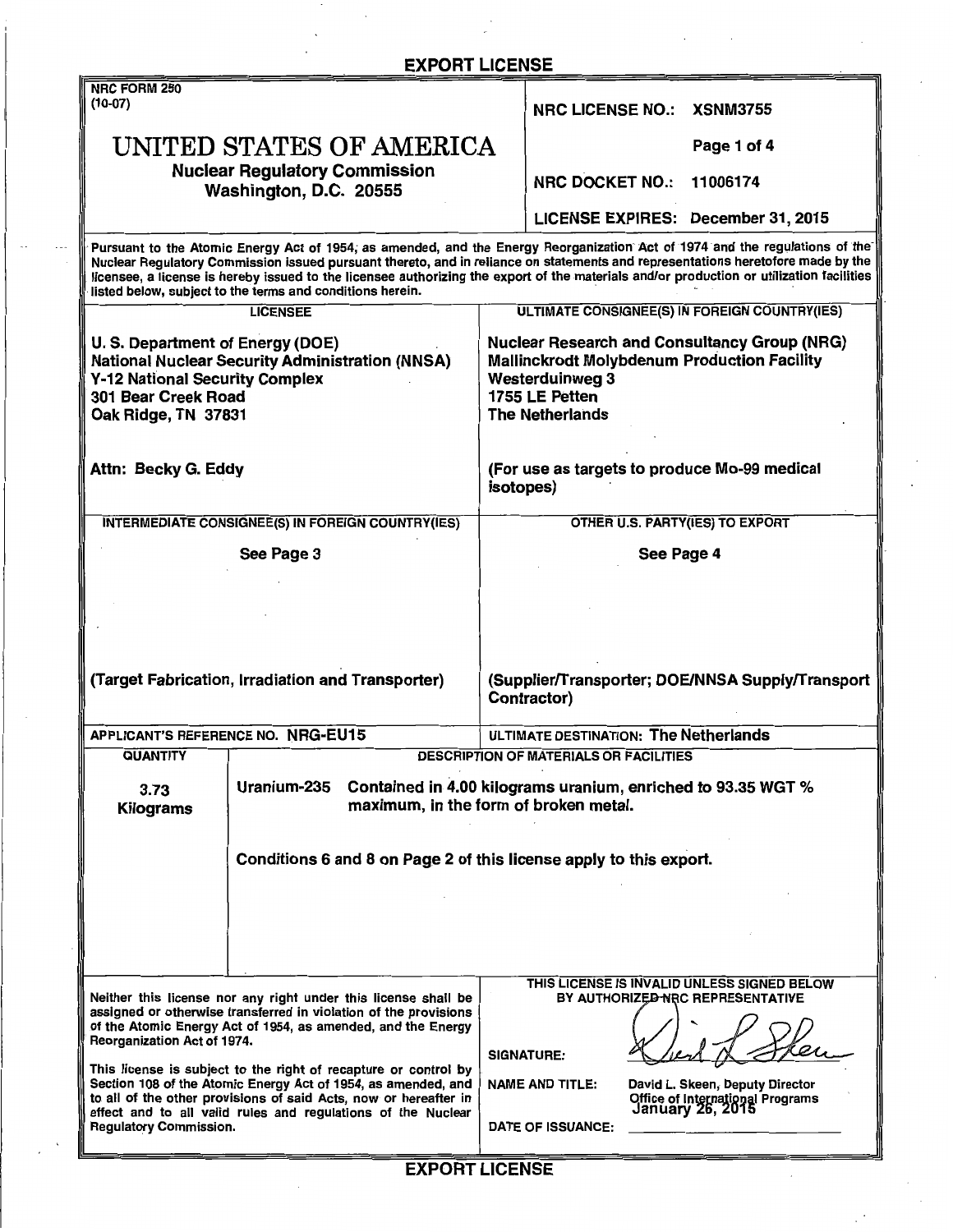NRC Form 250A (6-95)

### U.S. NUCLEAR REGULATORY COMMISSION EXPORT LICENSE

#### LICENSE NUMBER: XSNM3755

Page 2 of 4

#### **Conditions**

Condition 1 -- Licensee shall file with the Customs Officer or the Postmaster two (2) copies, in addition to those otherwise required, of the Shipper's Export Declaration covering each export and mark one (1) of such copies for transmittal to the U.S. Nuclear Regulatory Commission, Washington, D.C. 20555-0001. The following declaration should accompany or be placed on the Shipper's Export Declarations for such exports:

> "This shipment is being made pursuant to specific license number (specific license number) filed at (location of customs office where license is filed), on (date license was filed). This license expired on (expiration date of license), and the unshipped balance remaining on this license is sufficient to cover the shipment described on this declaration."

- Condition 2 -- Exports authorized in any country or destination, except Country Groups Q, S, W, X, Y, and Z in Part 370, Supplement No. 1, of the Comprehensive Export Schedule of the U.S. Department of Commerce.
- Condition 3 -- This license covers only the nuclear content of the material.
- Condition 4 -- The material to be exported under this license Shall be shipped in accordance with the physical protection requirements for special nuclear material in 10 CFR 73.
- Condition 5 -- Special nuclear material authorized for export under this license shall not be transported outside the United States in passenger-carrying aircraft in shipments exceeding (1) 20 grams or 20 curies, whichever is less, of plutonium or uranium 233, or (2) 350 grams of uranium 235.
- Condition 6 -- This license authorizes export only and does not authorize the receipt, physical possession, or use of the nuclear material.
- Condition 7 -- The licensee shall complete and submit an NRC Form 741 for each shipment of source material exported under this license.
- Condition 8 -- The licensee shall advise the NRC in the event there is any change in the designation of the company who will package the nuclear material to be exported under this license, or any change in the location of the packaging operation, at least three (3) weeks prior to the scheduled date of export.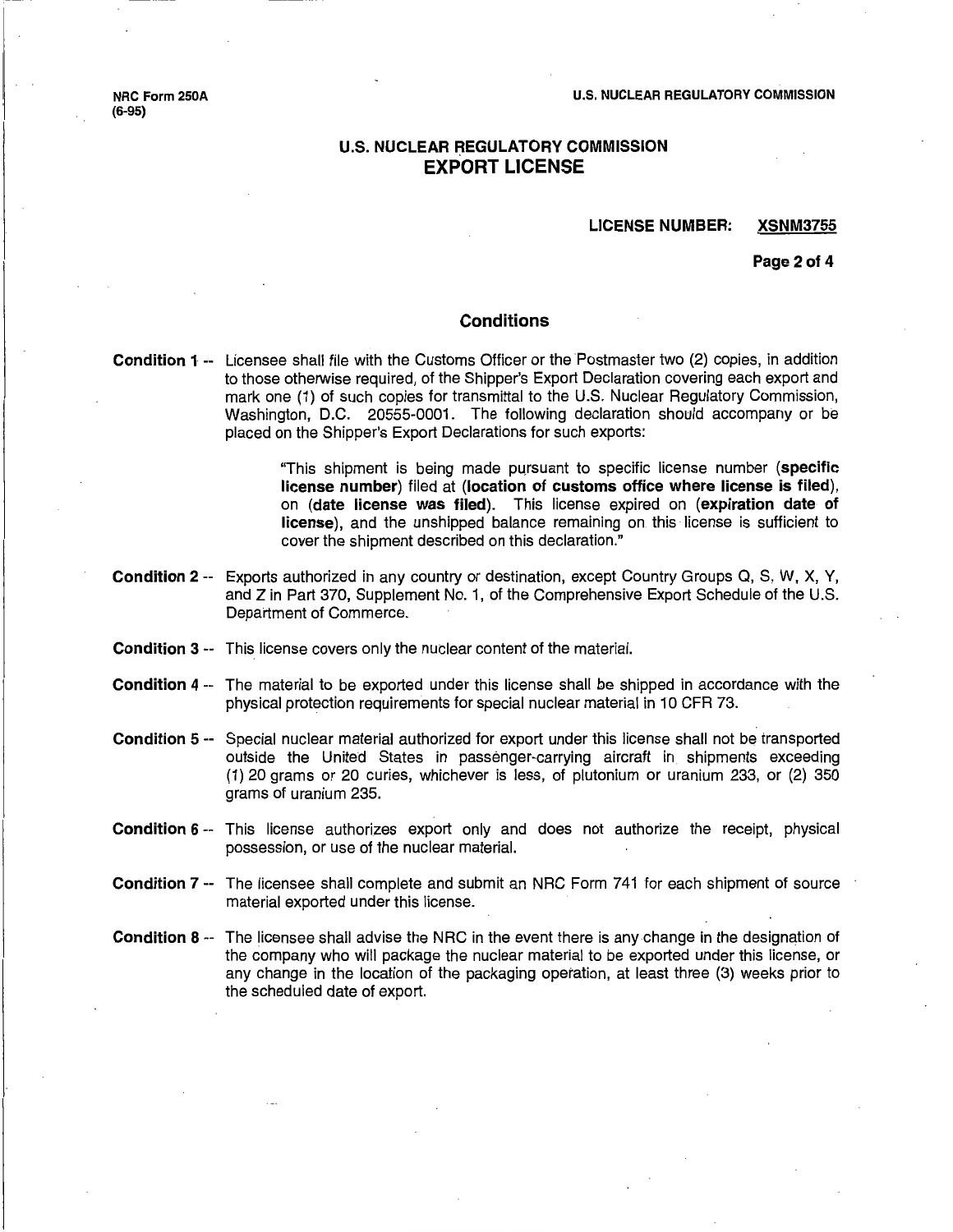# INTERMEDIATE CONSIGNEE(S)IN FOREIGN COUNTRY(IES): (Cont'd)

1. CERCA Areva Romans Zl Les Berauds - BP-1114 54 Avenue de Ia Deportation 26104 Romans sur lsere France

(Target Fabrication)

2. Nuclear Research and Consultancy Group (NRG) High Flux Reactor (HFR) Westerduinweg 3 1755 LE Petten The Netherlands

(Target Irradiation)

3. SCK-CEN BR-2 Reactor Boeretang 200 B-2400 Mol Belgium

(Target Irradiation)

4. Maria Reactor 05-400 Otwock-Swierk Poland

(Target Irradiation)

5. AREVA TN International as agent for CERCA 1 rue des hérons 78180 Montigny-le-Bretonneux France

(Transporter)